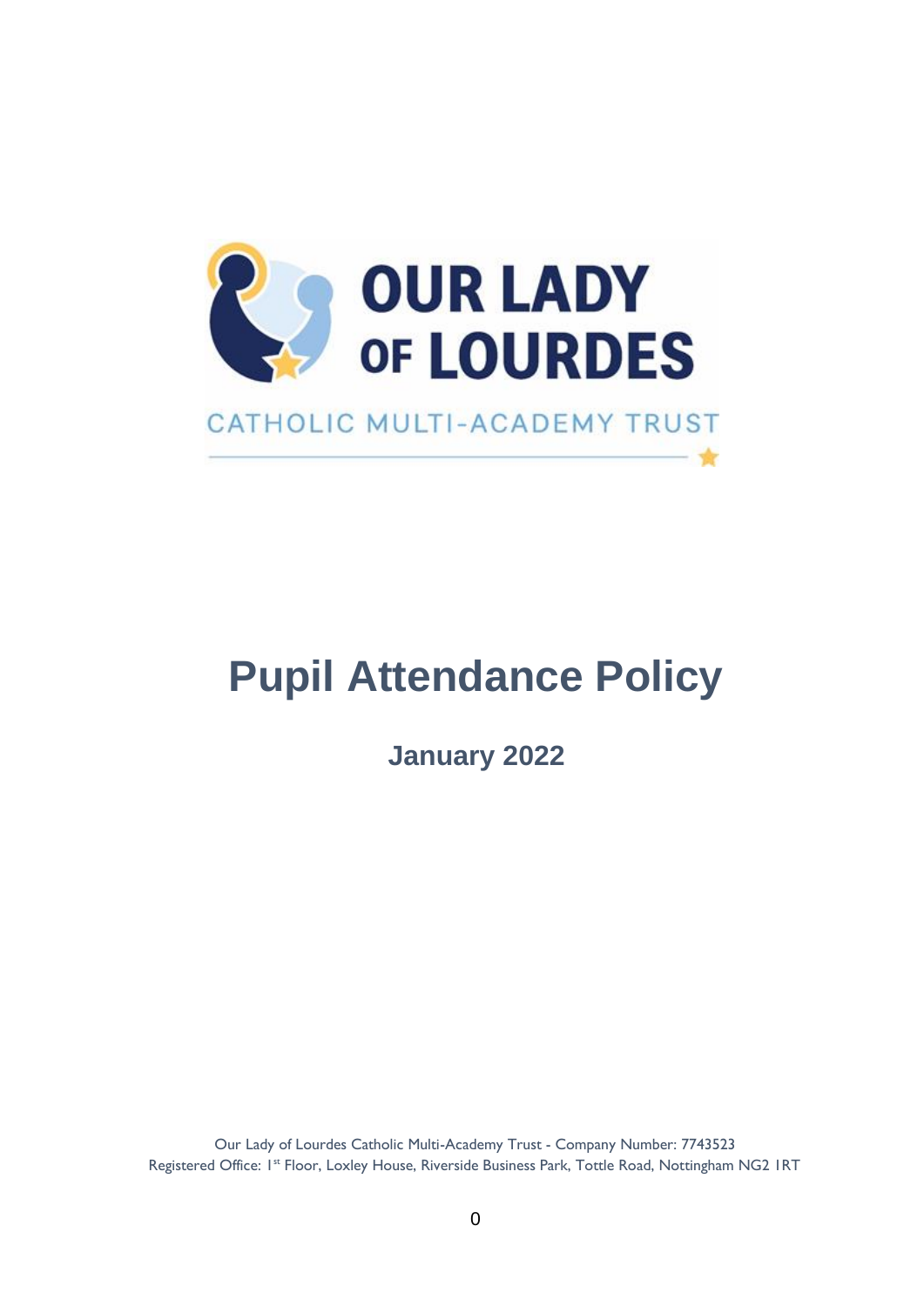# **Our Lady of Lourdes Catholic Multi Academy Trust Mission Statement**

We are a partnership of Catholic schools and our aim is to provide the very best Catholic education for all in our community and so improve life chances through spiritual, academic and social development.

We will achieve this by:

Placing the life and teachings of Jesus Christ at the centre of all that we do.

Following the example of Our Lady of Lourdes by nurturing everyone so that we can all make the most of our God given talents.

Working together so that we can all achieve our full potential, deepen our faith and know that God loves us.

Being an example of healing, compassion and support for the most vulnerable in our society.

*MATTHEW 28:19-20 "Go therefore and make disciples of all nations, baptizing them in the name of the Father and of the Son and of the Holy Spirit, teaching them to observe all that I have commanded you. And behold, I am with you always, to the end of the age."*

| Date Issued                              | Feb 2022                                                 |
|------------------------------------------|----------------------------------------------------------|
| <b>Governors' Committee Responsible:</b> | OLoL Trust Standards Committee/Executive<br><b>Board</b> |
| <b>Updates</b>                           |                                                          |
| <b>Status &amp; Review Cycle:</b>        | Statutory - annual review                                |
| <b>Next Review Date:</b>                 | Feb 2023                                                 |
| <b>Author</b>                            | <b>Moira Dales</b>                                       |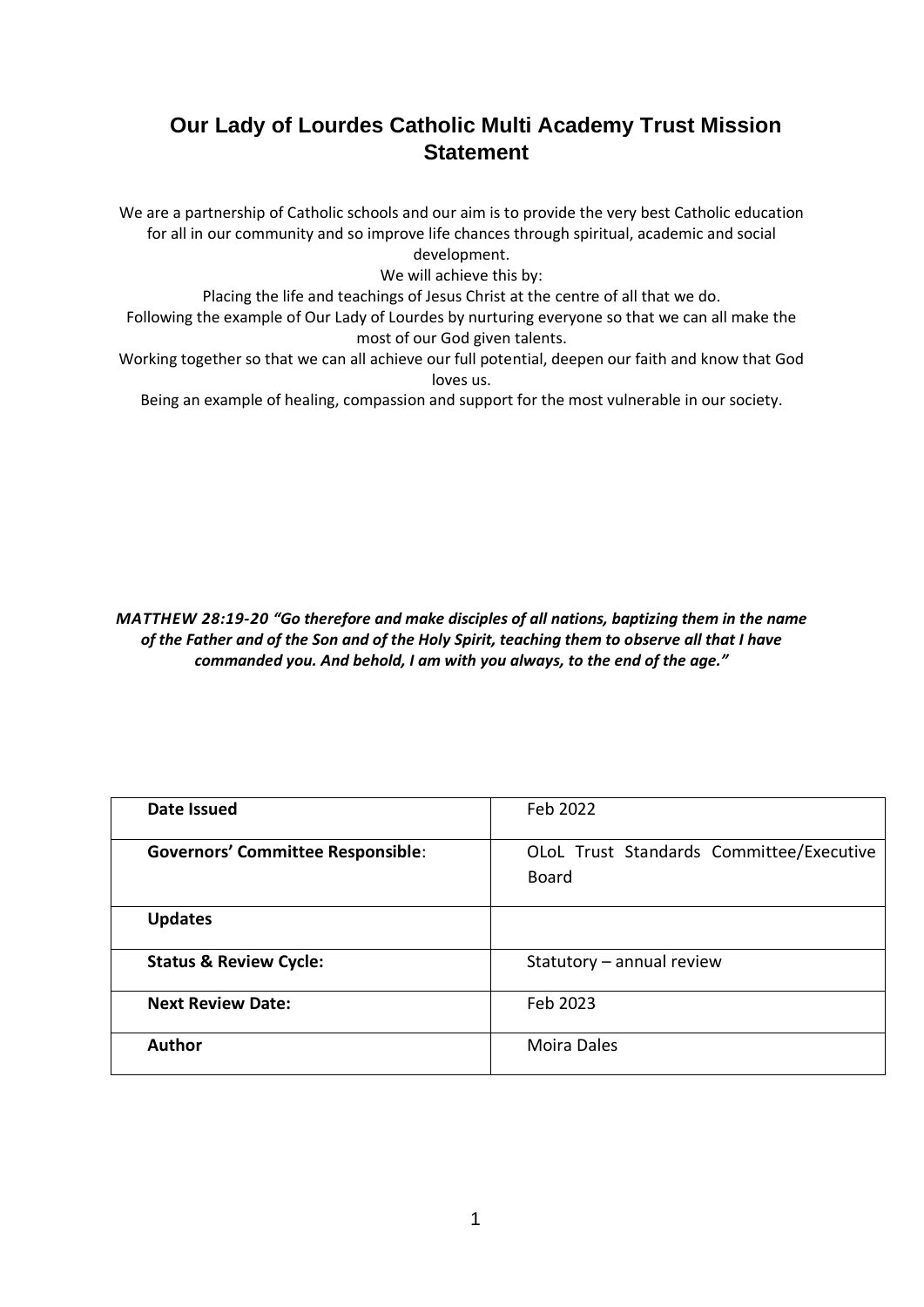# **Contents**

| 11. LEAVE OF ABSENCE and RESPONDING TO NON-ATTENDANCE  8                        |  |
|---------------------------------------------------------------------------------|--|
|                                                                                 |  |
|                                                                                 |  |
|                                                                                 |  |
|                                                                                 |  |
|                                                                                 |  |
|                                                                                 |  |
|                                                                                 |  |
| Appendix A: Our Lady of Lourdes CMAT Schools and Designated Local Authority. 14 |  |
| Appendix B: The following codes are taken from the DfE's guidance on school     |  |
| Appendix C: Optional information for school newsletter or leaflet.  17          |  |
|                                                                                 |  |
|                                                                                 |  |
|                                                                                 |  |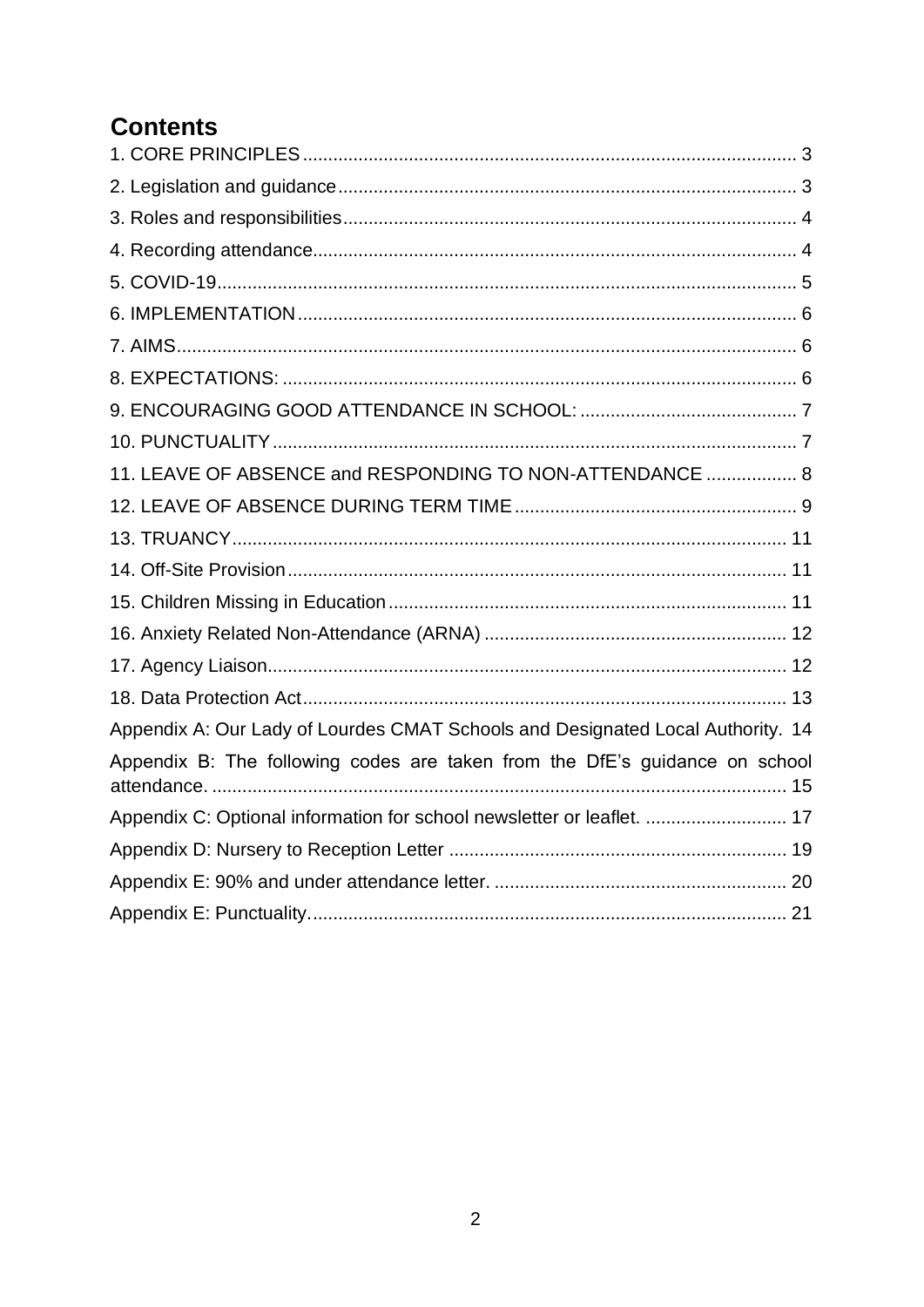#### <span id="page-3-0"></span>**1. CORE PRINCIPLES**

Our Lady of Lourdes Catholic Multi-Academy Trust (CMAT) is committed to providing a full and efficient education for all students. The trust sincerely believes that all pupils benefit from the education it provides and therefore from regular school attendance. To this end the trust will do as much as it can to ensure that all students achieve maximum possible attendance and that any issues, which may impede full attendance, are acted upon as quickly as possible.

Student performance and well-being go hand in hand. Students can't learn if they don't feel safe or if ill health problems are allowed to create barriers.

The law states that parents/carers have a legal obligation to ensure that children within their care attend school regularly. Schools and the local authority have a duty to ensure that poor school attendance is dealt with swiftly.

The Anti-Social Behaviour Act 2003, section 23, sub-section (1) added two new sections (444A and 444B) after section 444 of the Education Act 1996. These new sections introduced penalty notices as an alternative to prosecution under section 444 and enable parents to discharge potential liability for conviction for that offence by paying a penalty. The offence of irregular attendance under section 444 of the Education Act 1996 has not changed.

Within Our Lady of Lourdes (CMAT) we have schools operating under Nottingham City Council, Nottinghamshire County Council and Derbyshire County Council's Code of Conduct. (See Appendix A)

#### <span id="page-3-1"></span>**2. Legislation and guidance**

This policy meets the requirements of the [school attendance guidance](https://www.gov.uk/government/publications/school-attendance) from the Department for Education (DfE), and refers to the DfE's statutory guidance on school attendance parental [responsibility measures.](https://www.gov.uk/government/publications/parental-responsibility-measures-for-behaviour-and-attendance) These documents are drawn from the following legislation setting out the legal powers and duties that govern school attendance:

- Part 6 of [The Education Act 1996](https://www.legislation.gov.uk/ukpga/1996/56/part/VI/chapter/II)
- Part 3 of [The Education Act 2002](http://www.legislation.gov.uk/ukpga/2002/32/part/3/chapter/3)
- Part 7 of [The Education and Inspections Act 2006](http://www.legislation.gov.uk/ukpga/2006/40/part/7/chapter/2/crossheading/school-attendance)
- [The Education \(Pupil Registration\) \(England\) Regulations 2006](http://www.legislation.gov.uk/uksi/2006/1751/contents/made) (and [2010,](https://www.legislation.gov.uk/uksi/2010/1725/regulation/2/made) [2011,](https://www.legislation.gov.uk/uksi/2011/1625/made) [2013,](https://www.legislation.gov.uk/uksi/2013/756/made) [2016](https://www.legislation.gov.uk/uksi/2016/792/made/data.html) amendments)
- [The Education \(Penalty Notices\) \(England\) \(Amendment\) Regulations 2013](https://www.legislation.gov.uk/uksi/2013/757/regulation/2/made)

This policy also refers to the DfE's guidance on the [school census,](https://www.gov.uk/guidance/complete-the-school-census) which explains the persistent absence threshold.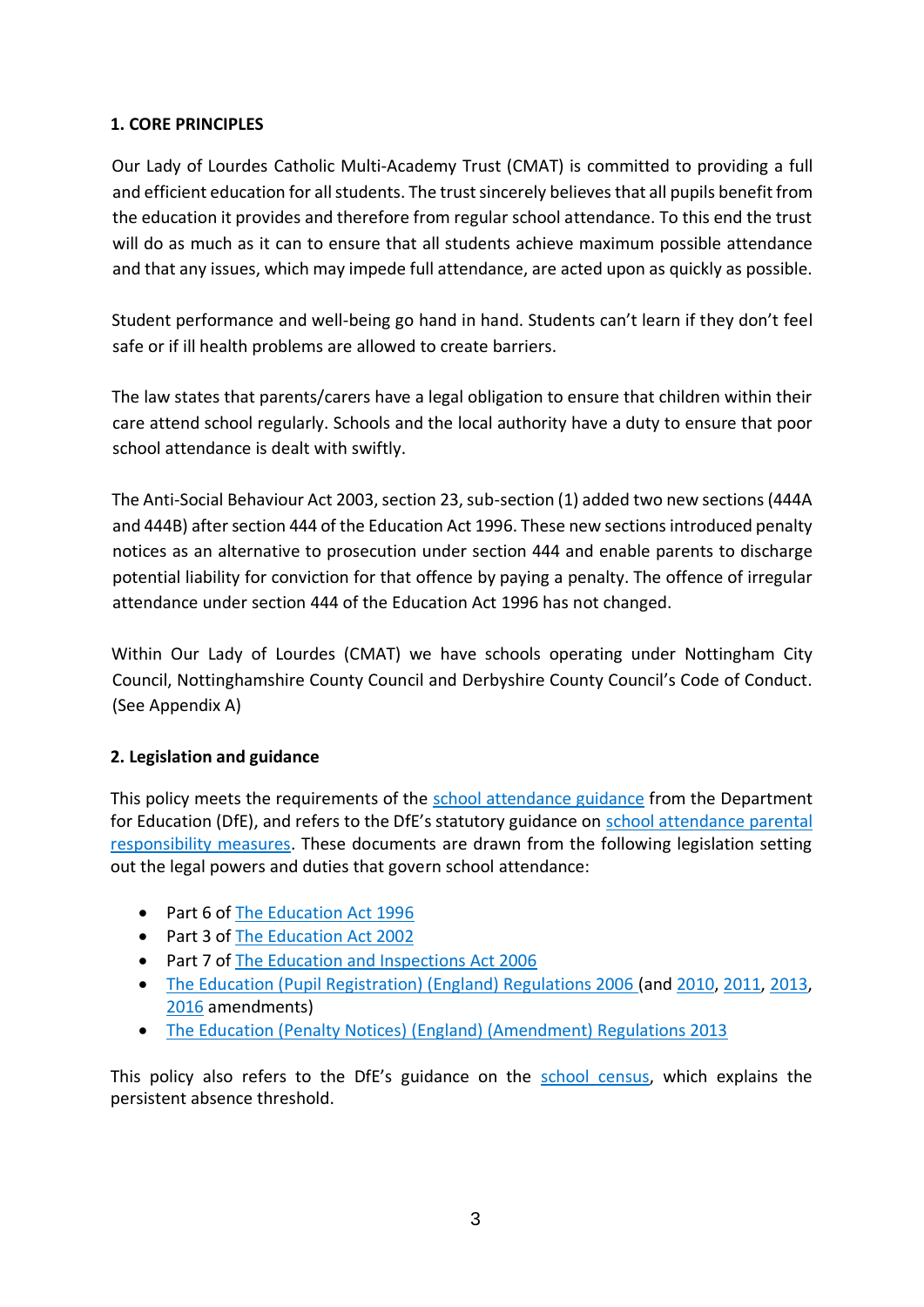#### <span id="page-4-0"></span>**3. Roles and responsibilities**

#### **The CMAT board**

Ensures that the attendance policy is updated annually and monitored through reports to the board.

#### **The governing board**

The governing board is responsible for monitoring attendance figures for the whole school on at least a termly basis. It also holds the headteacher to account for the implementation of this policy.

If you have a link governor for attendance, or a committee responsible for attendance, add details of their role in the monitoring of pupil attendance.

#### **The headteacher**

#### **The headteacher is responsible for:**

- Implementation of this policy at the school
- Monitoring school-level absence data and reporting it to governors
- Supporting staff with monitoring the attendance of individual pupils
- Issuing fixed-penalty notices, where necessary

#### **The attendance officer (if you have one in school)**

The school attendance officer:

- Monitors attendance data across the school and at an individual pupil level
- Reports concerns about attendance to the headteacher
- Works with education welfare officers to tackle persistent absence
- Arranges calls and meetings with parents to discuss attendance issues
- Advises the headteacher when to issue fixed-penalty notices

#### **[Class teachers/form tutors]**

[Class teachers/form tutors] are responsible for recording attendance on a daily basis, using the correct codes, and submitting this information to the school office.

#### **School [admin/office] staff**

School [admin/office] staff are expected to take calls from parents about absence and record it on the school system.

#### <span id="page-4-1"></span>**4. Recording attendance**

#### **Attendance register**

We will keep an attendance register, and place all pupils onto this register.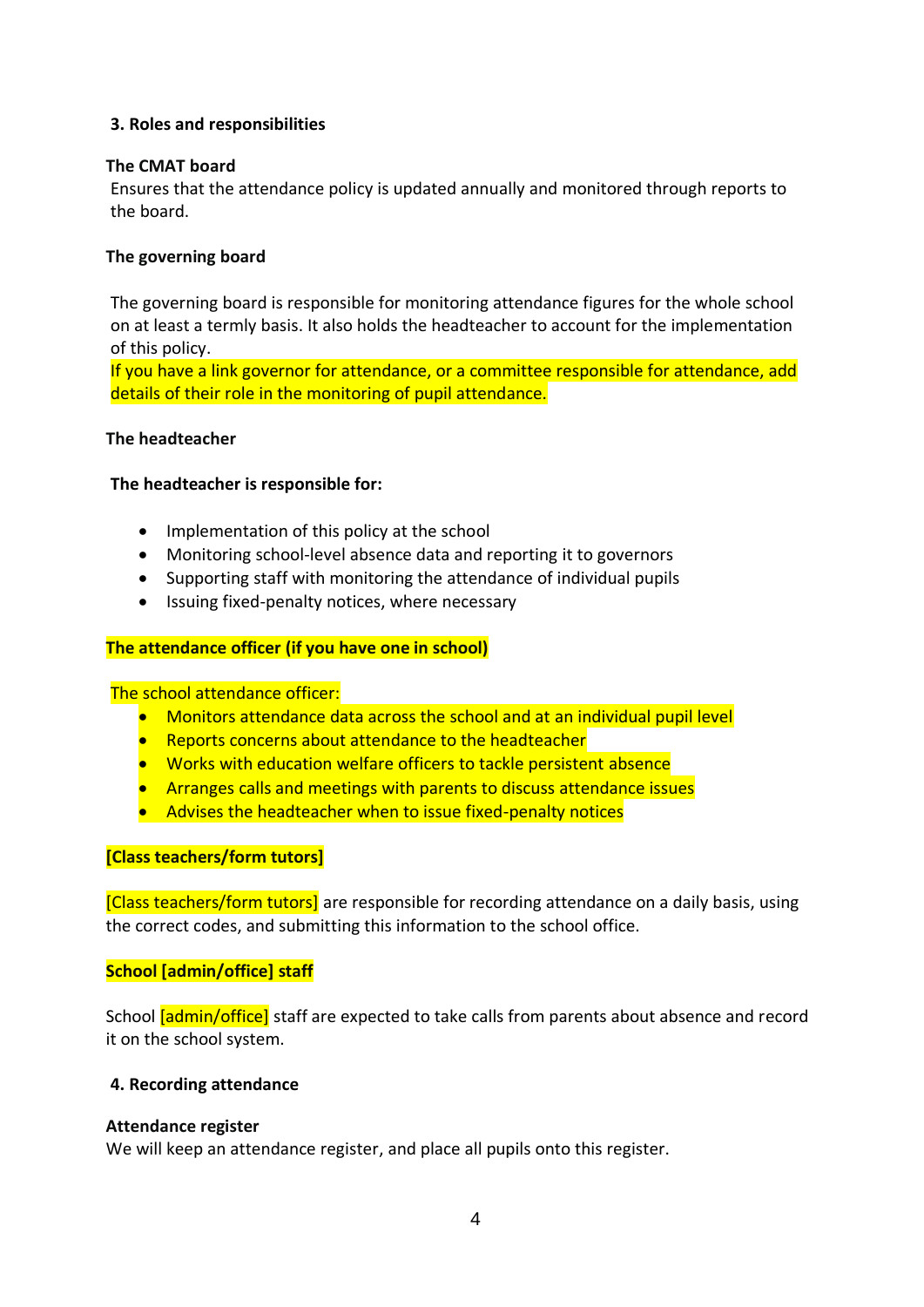We will take our attendance register at the start of the first session of each school day and once during the second session. It will mark whether every pupil is:

- Present
- Attending an approved off-site educational activity
- Absent
- Unable to attend due to exceptional circumstances

Any amendment to the attendance register will include:

- The original entry
- The amended entry
- The reason for the amendment
- The date on which the amendment was made
- The name and position of the person who made the amendment

#### **See appendix B for the DfE attendance codes.**

We will keep every entry on the attendance register for 3 years after the date on which the entry was made.

Pupils must arrive in school by **[time]** on each school day.

The register for the first session will be taken at **[time]** and will be kept open until *[time]*. The register for the second session will be taken at *[time]* and will be kept open until *[time]*.

#### <span id="page-5-0"></span>**5. COVID-19**

#### **Attendance expectations<sup>1</sup>**

Attendance is mandatory. The usual rules on attendance continue to apply, including:

- parents' duty to ensure that their child of compulsory school age attends regularly at the school where the child is a registered pupil
- schools' responsibilities to record attendance and follow up absence
- the ability to issue sanctions, including fixed penalty notices, in line with local authorities' codes of conduct
- the duty on local authorities to put in place arrangements for identifying, and to follow up with, children missing education

<sup>1</sup> [https://www.gov.uk/government/publications/school-attendance/addendum-recording](https://www.gov.uk/government/publications/school-attendance/addendum-recording-attendance-in-relation-to-coronavirus-covid-19-during-the-2021-to-2022-academic-year)[attendance-in-relation-to-coronavirus-covid-19-during-the-2021-to-2022-academic-year](https://www.gov.uk/government/publications/school-attendance/addendum-recording-attendance-in-relation-to-coronavirus-covid-19-during-the-2021-to-2022-academic-year)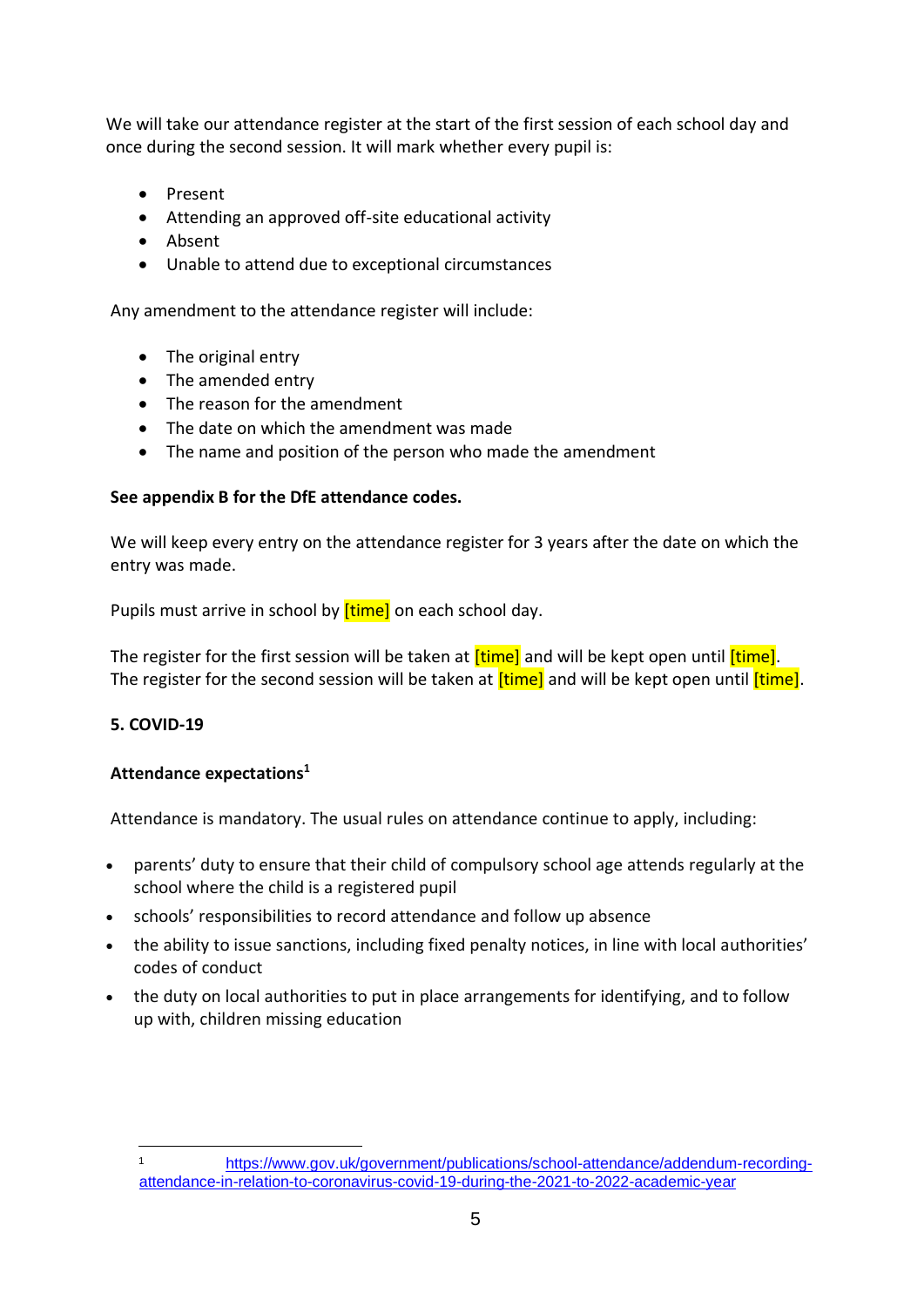#### <span id="page-6-0"></span>**6. IMPLEMENTATION**

This policy received the full agreement of the executive board: February 2022

#### <span id="page-6-1"></span>**7. AIMS**

#### **Our Lady of Lourdes CMAT recognises that;**

- All pupils of statutory school age have an equal right to access an education in accordance with the National Curriculum regulations.
- No pupil should be deprived of their opportunity to receive an education that meets their needs and personal development.
- In the first instance, it is the responsibility of parents/carers to ensure attendance at school as required by law.
- Some pupils and their parents/carers may need to be supported and rewarded at some stage in meeting their attendance obligations and responsibilities.
- Situations beyond the control of pupils, parents or carers may impact on attendance. We will, with agreement and support of parent/carers, work in partnership with external agencies to resolve these.
- The vast majority of pupils want to attend school to learn, to socialise with their peer group and to prepare themselves fully to take their place in society as well rounded and responsible citizens with the skills, knowledge and understanding necessary to contribute to the life and culture of their society.

#### <span id="page-6-2"></span>**8. EXPECTATIONS:**

#### **We expect the following from parents/carers;**

- To ensure their children attend school regularly and punctually
- To ensure that they contact their children's school on the first morning of absence whenever their children are unable to attend, as appropriate. This should always be the first day of absence and everyday thereafter until the child returns to school
- To ensure that their children arrive in school well prepared for the school day and to check that they have done their homework
- To contact their children's school whenever any problem occurs that may affect performance
- That they will inform a member of staff of any problem or reason that may prevent them from attending

#### **We expect the following from all our pupils;**

- That they attend school regularly
- That they will be on time and be appropriately equipped for the day.

#### **Parents and students can expect the following from Our Lady of Lourdes Trust;**

• Regular, efficient and accurate recording of attendance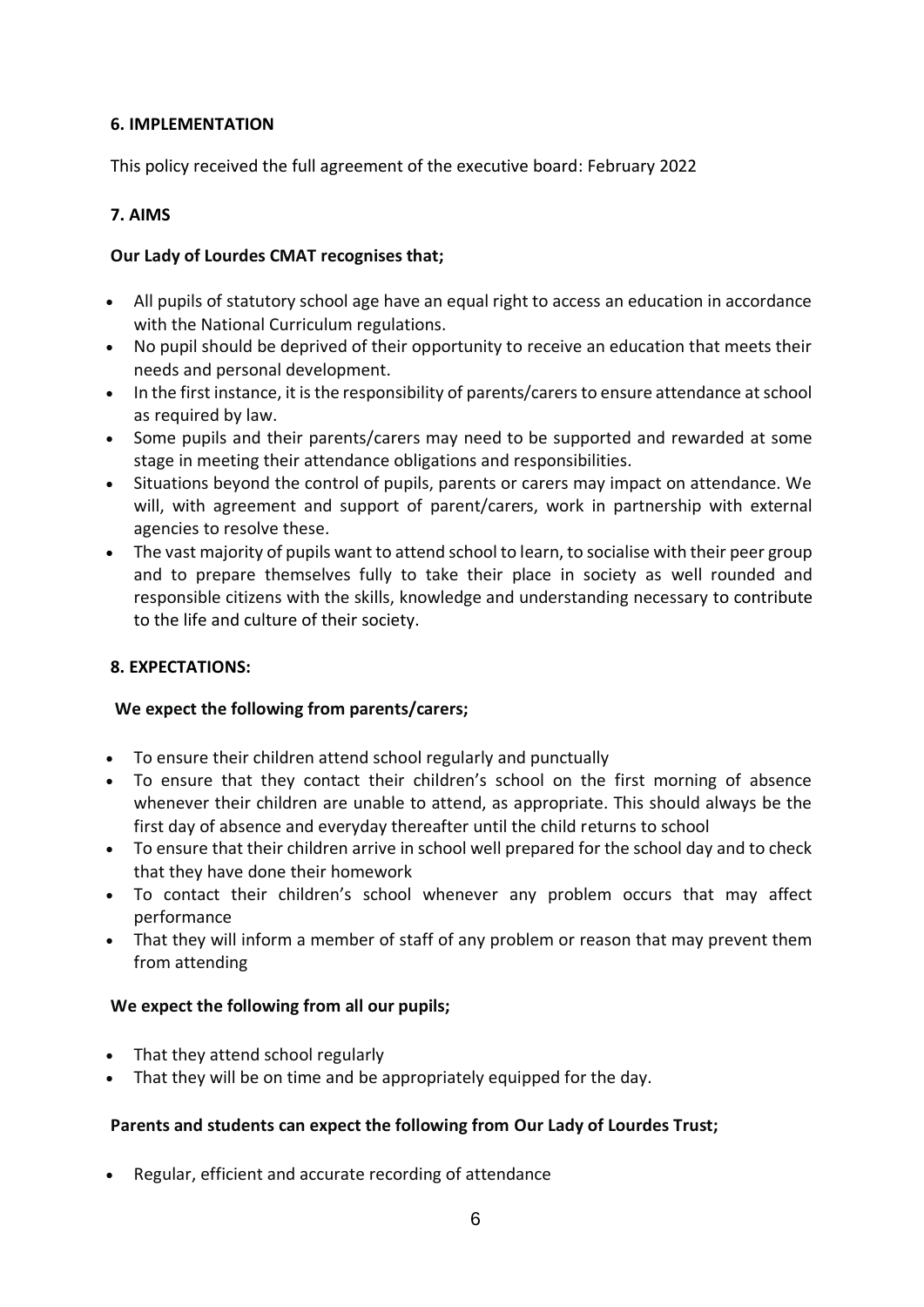- Early contact with parents when a pupil fails to attend school without providing a reason
- Immediate and confidential action on any problem notified to us
- Rewarding good attendance
- A quality education
- Education welfare officer working across the academy trust to provide support, advice and guidance to students, parents and carers for all aspects of school attendance

#### <span id="page-7-0"></span>**9. ENCOURAGING GOOD ATTENDANCE IN SCHOOL:**

#### **Attendance is encouraged in the following ways;**

- Accurate completion of registers in school
- Attendance checks at appropriate times
- Recording of good attendance on individual progress reports
- OLoL CMAT Schools will aim to provide either an Education welfare officer who works across one the academy hub to identify and provide support, advice and guidance to pupils and their families who have attendance issues in the feeder primary school as part of any transition work between KS2 and KS3 or an Inclusions officer who will provide the above assistance in their own school.
- Establishing a mechanism for supporting those parents and carers who are concerned that their children may be experiencing difficulty attending, including home visits by the education welfare officer if necessary
- An efficient use of computerised registration systems can provide valuable attendance data which can assist speedy analysis and timely responses by the academy
- Sending parents termly/weekly absence figures as appropriate including positive letters of encouragement
- An 'improved attendance' award for any students showing a significant improvement in attendance, as appropriate
- Celebrating outstanding attendance during achievement assemblies every half term in school, as appropriate

#### <span id="page-7-1"></span>**10. PUNCTUALITY**

#### **The importance of arriving at school on time;**

- Arriving late at school may cause embarrassment for the child
- Pupils' arriving late is disruptive, not only to their own learning but the learning of others.
- Pupils may miss something important such as lesson plans or instructions on how to complete a piece of work
- Lateness can affect how students form friendship groups. Social interaction with peers before school is important.
- Pupils are marked present. The register is not only a legal document it also provides evidence that pupils have arrived in school and are safe.
- Punctuality shows reliability and is a valuable attribute for future working life. Future universities, colleges and employers look for reliability. A good record of [attendance](http://www.essex.gov.uk/Education-Schools/Schools/Attending-School/Pages/Attending-School.aspx) [an](http://www.essex.gov.uk/Education-Schools/Schools/Attending-School/Pages/Attending-School.aspx)d punctuality is an indication of this and they may request to see this in the future.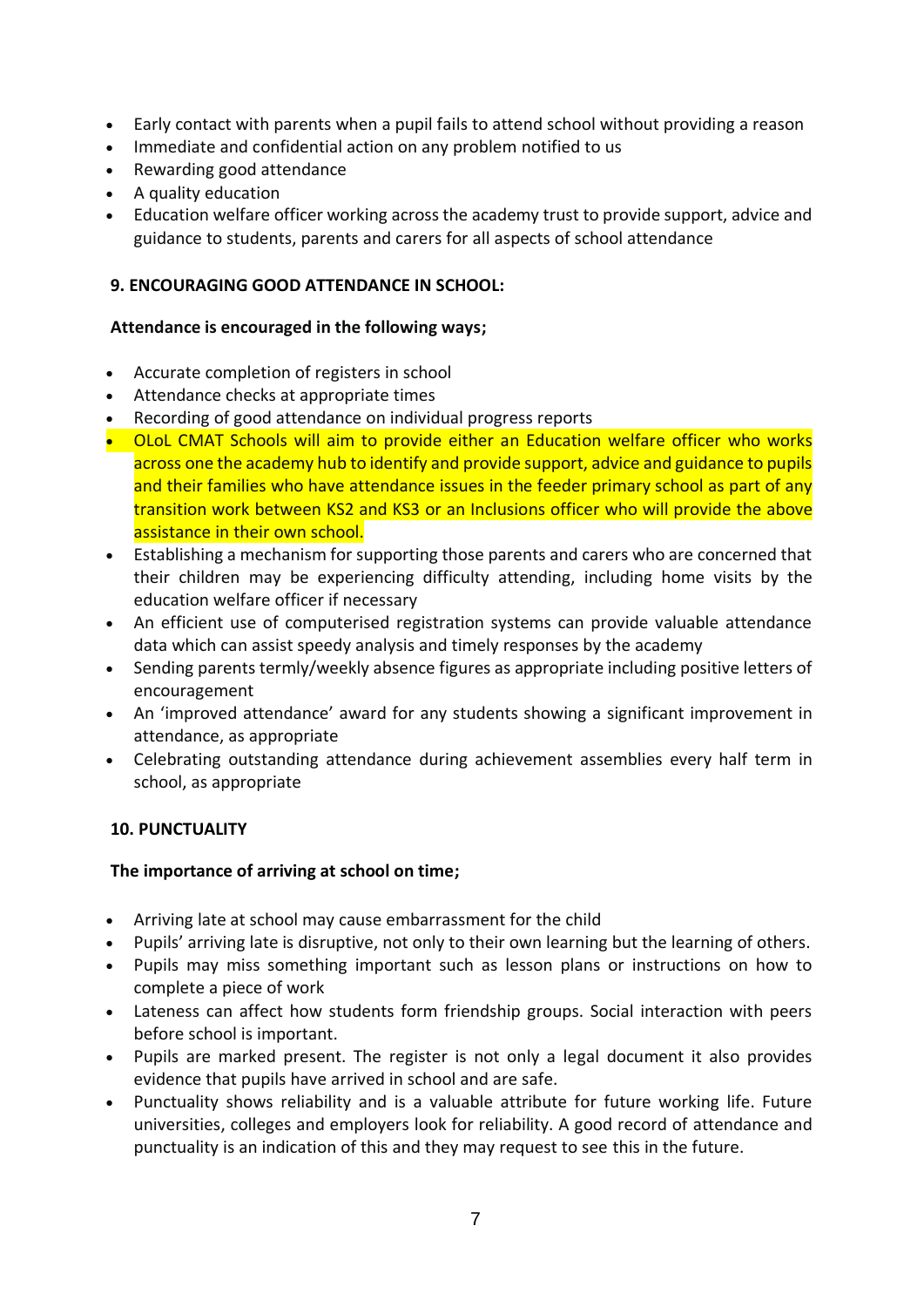Schools should have a policy on how long registers should be kept open; this should be for a reasonable length of time but not that registers are to be kept open for the whole session. A pupil arriving after the register has closed should be marked absent with code U, or with another absence code if that is more appropriate (DfE Guidance July 2019). Our Lady of Lourdes recommends that the register closes 30 minutes after it is opened.

Arriving after the session closes, is recorded as an unauthorised absence. It is important to note that this will mean a full session of absence is recorded on the register and therefore has an impact on a pupil's overall attendance figure. If unauthorised absence continues, parents/carers will be contacted and a meeting will be arranged to discuss this. If no improvement is made, a Penalty Notice may be requested from the relevant Local Authority.

#### <span id="page-8-0"></span>**11. LEAVE OF ABSENCE and RESPONDING TO NON-ATTENDANCE**

Parents should report absences on the first day of any illness before the start of the day and continue to report on subsequent days. Only persons with Parental/Carer Responsibility can report absences. Parents/Carers can report via their school's Gateway app/School Coms/texting or via email. CMAT Schools will not accept a verbal message from a child. If we do not receive a message, the absence will be marked as an unauthorised absence.

**Home visits where pupils don't attend school:** When a pupil is absent from school, and no reason for absence is received, the school will contact parents/carers by text message and phone calls. In the event we are unable to make contact regarding the absence, the school may try other contacts held on a child's record and/or reserve the right to make an unannounced home visit.

**Medical Appointments:** Parents must notify the school in advance of any medical appointments and provide evidence of the appointment. Wherever possible, medical appointments should be made outside of school hours.

**Medical sick notes:** where students have had on-going regular absence, medical evidence would need to be provided.

Our Lady of Lourdes CMAT has a structured response for dealing with attendance concerns. When attendance falls below the expected level of 97% close monitoring will be put in place.

We will communicate our concerns with parents/carers if attendance falls below our expected levels. This may be in writing, by telephone or in person – through home visits or parent meetings.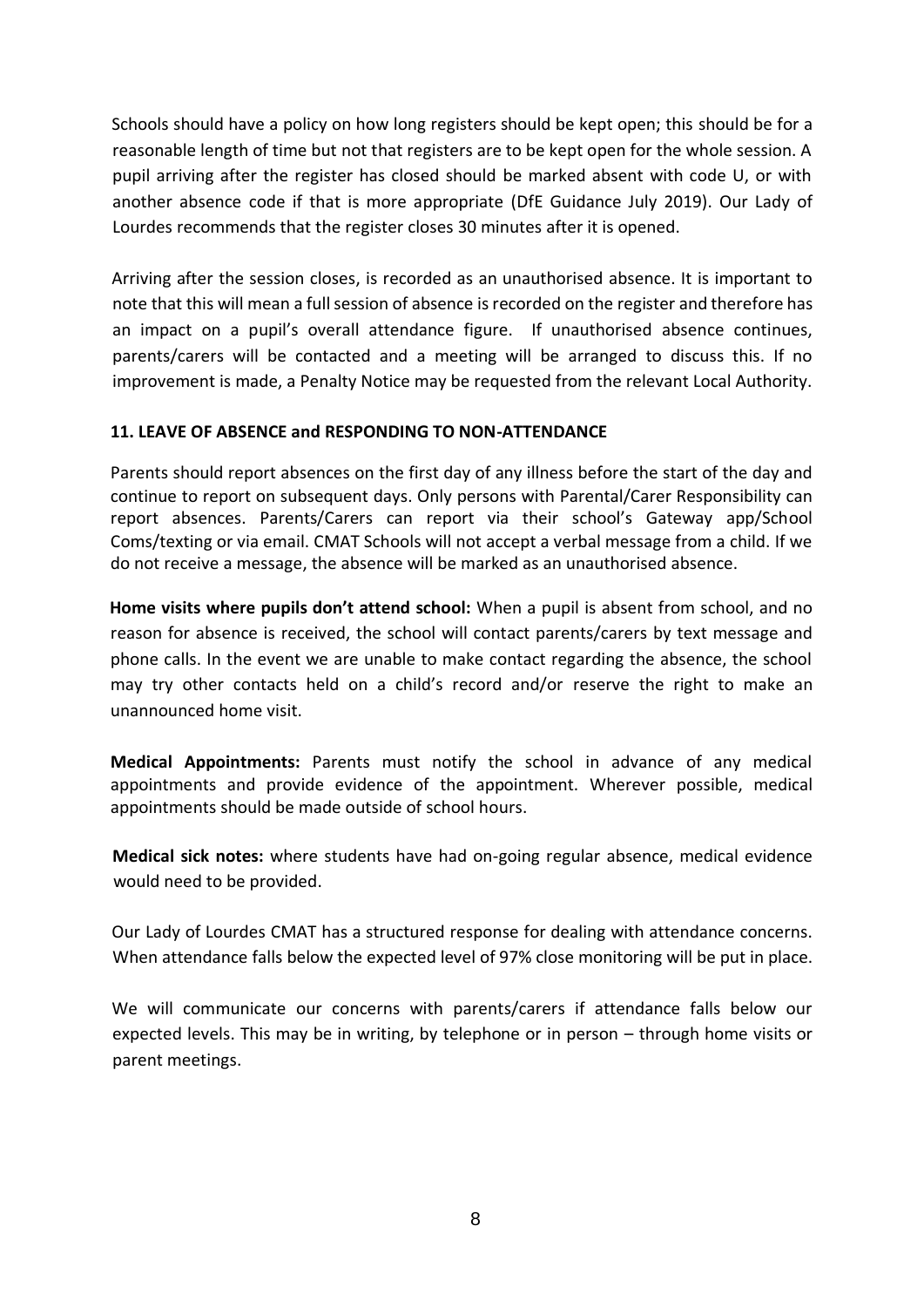#### **Education Welfare Officer**

The academy trust employs an education welfare officer/Inclusions officer who works with families to overcome any barriers that may be preventing a student from attending regularly. (take out as appropriate)

#### **Attendance meetings**

Parents/Carers of students with poor attendance may be invited to attend an attendance meeting. This may include a variety of professionals involved with student welfare. The aim of this meeting is to improve future attendance and prevent the need for referral to the relevant Local Authority to begin legal processes.

Should poor attendance continue then a referral shall be made to the relevant Authority for further action (see below)

Nottingham City Council – should a student accrue 10% unauthorised absence over a 10 week period, a request for service, for a Penalty Notice or enforcement action may be made to Nottingham City Council Education Welfare Service.

Nottinghamshire County Council - should a student accrue in excess of 3 days over a 6-week rolling period, a request for a Penalty Notice may be made, or a referral made to the Family Service for enforcement action.

Derbyshire County Council – the Attendance Team may decide to issue instead of taking legal action through the Magistrates' Court system. A Parent/Carer can be issued with a penalty notice if:

- They fail to ensure that their child attends school, or other education provision regularly, usually defined as six or more unauthorised absence sessions over a 6-week period.
- They allow their child to take leave of absence during term time without school authorisation.
- They fail to return their child to school on the agreed date after a period of authorised leave of absence.

#### <span id="page-9-0"></span>**12. LEAVE OF ABSENCE DURING TERM TIME**

Our Lady of Lourdes CMAT will not grant any leave of absence during term time unless there are exceptional circumstances. Each school within the trust will determine the number of school days a child can be away from school if the leave is granted.

A leave of absence is granted entirely at the head teacher's discretion and is **not a parental right.** In accordance with government guidelines, the application must be made 12 days in advance by completing a leave of absence request form. The application form is available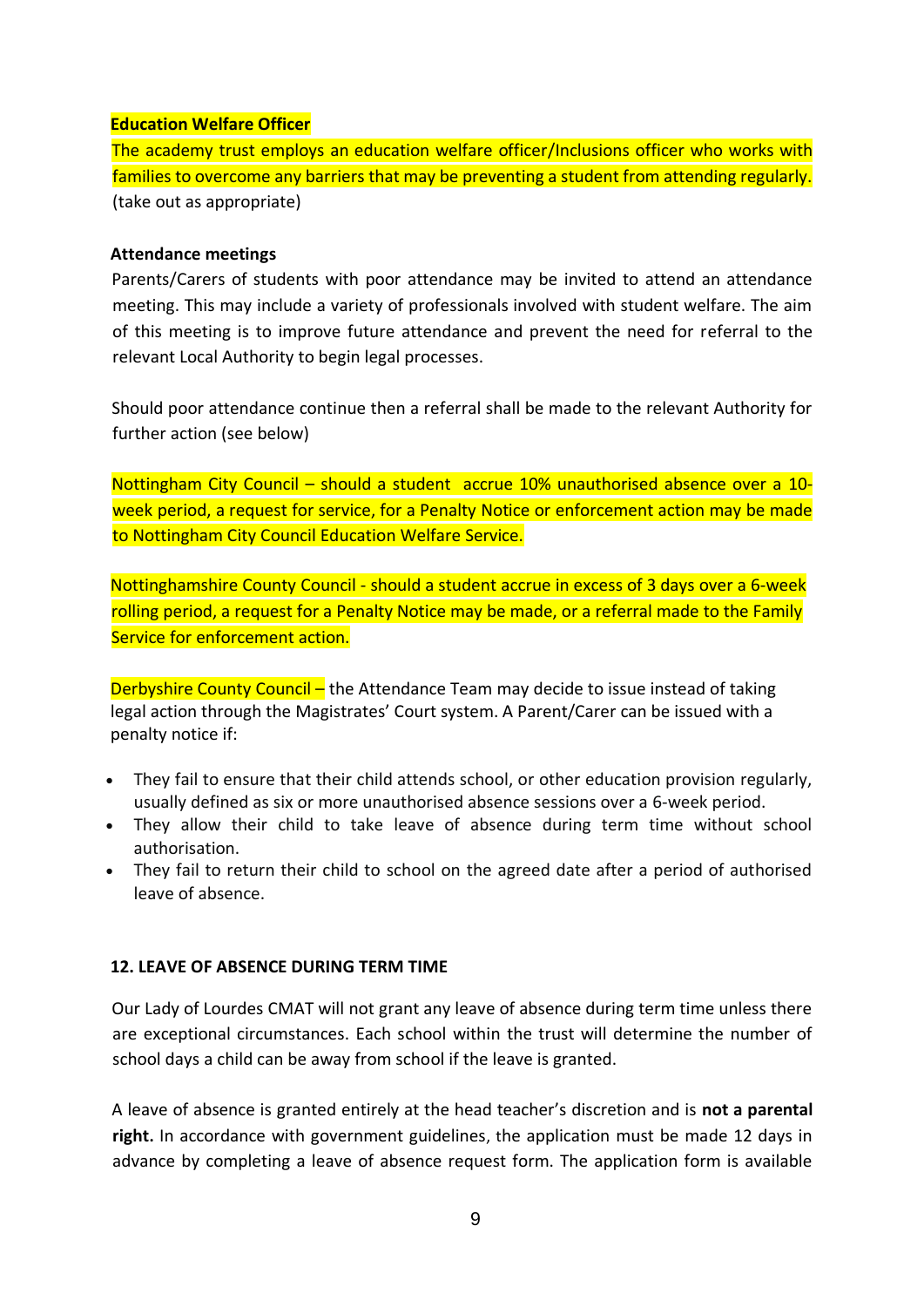from individual schools within the academy trust by request. The head teacher must be satisfied that there are exceptional circumstances which warrant the leave.

If parents take pupils on holiday during term time Our Lady of Lourdes CMAT schools will not provide extra work; students will be expected to catch up with any work they have missed when they return from the holiday.

#### **Our Lady of Lourdes CMAT schools may agree a 'leave of absence' in the following exceptional circumstances:**

- for service personnel and other employees who are prevented from taking holidays outside term-time if the holiday will have minimal disruption to the pupil's education; and
- When a family needs to spend time together to support each other during or after a crisis.

#### **Our Lady of Lourdes Trust will not agree a 'leave of absence in circumstances such as:**

- Availability of cheap holidays;
- Availability of desired accommodation;
- Poor weather experienced in school holiday periods; and
- Overlap with the beginning or end of term.

Leave of absence that has not been approved will therefore be unauthorised and may lead to a referral being made to the local authority for action.

- Schools within Nottingham City Council, a Penalty notice will be requested if an unauthorised holiday is taken of 5 continuous days (10 sessions).
- Schools within Nottinghamshire County Council, a Penalty Notice will be requested if an unauthorised holiday is taken in excess of 3 days/6sessions (over a 6-week rolling period)
- Schools within Derbyshire County Council; a Penalty Notice will be requested if parents/carers fail to ensure that their child attends school, or other education provision regularly, usually defined as six or more unauthorised absence sessions over a 6-week period.

Penalties are set at £60.00 per parent per student if paid within 21 days of issue, if not paid within 21 days the fine doubles to £120 if paid within 28 days. Where a fine remains unpaid the matter May be enforced at the Magistrates Court, under Section 444, Education Act 1996. The maximum fine for this offence is £1000 per parent, per child.

Nottingham City Council will not issue Penalty Notices on more than three occasions for an individual child, in an academic year.

Nottinghamshire County Council will not issue more than two penalty notices per calendar year to any person taking more than two periods of unauthorised absence. Where further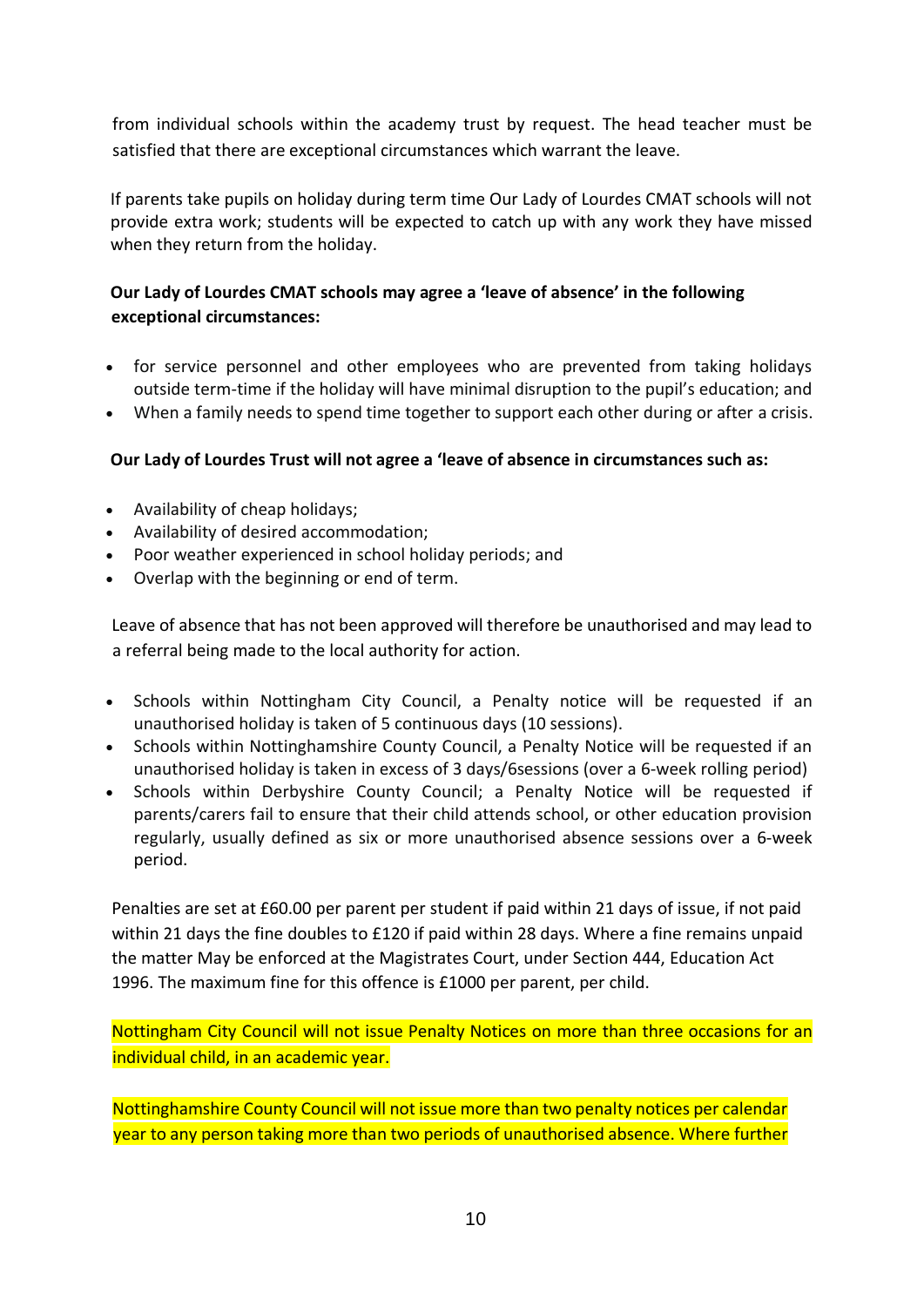absences occur or where the local authority deem it appropriate, enforcement may be dealt with directly by the court.

Derbyshire County Council will not issue parents with more than two penalty notices per child in any one 12-month period. Thereafter, parents may be liable to other statutory action.

#### <span id="page-11-0"></span>**13. TRUANCY**

Pupils who are discovered to have truanted will be spoken to by the designated member of staff will be informed of what has happened. Pupils will be asked for the reasons for their truancy to see if there are underlying problems as the root cause. Parents will be contacted and kept informed of events. As a punishment, the truant will be expected to make up the number of hours they have missed in school detentions. All incidents of truancy will be recorded as unauthorised.

As a follow-up the student will receive an appropriate sanction.

#### <span id="page-11-1"></span>**14. Off-Site Provision**

Where the school uses off-site providers the responsibilities for external partners is to ensure the following:

- Accurately register student(s) on placement.
- Notify the academy before 10.00am of any student absence.
- E-mail/post weekly attendance registers to nominated member of staff at the academy.
- Alert school, (Attendance Officer or nominated staff) immediately in the event of a student leaving the provider's premises without prior authorisation from academy.

#### <span id="page-11-2"></span>**15. Children Missing in Education**

- Attendance, absence and exclusions are closely monitored. A child going missing from education is a potential indicator of abuse and neglect, including sexual abuse and sexual exploitation.
- The designated staff will monitor unauthorised absences and take appropriate action including notifying the local authority particularly where children go missing on repeat occasions and/or are missing for periods during the school day in conjunction with **'Children Missing Education: Statutory Guidance for Local Authorities<sup>2</sup>**
- Staff must be alert to signs of children at risk of travelling to conflict zones, female genital mutilation and forced marriage.

<sup>2</sup> <https://www.gov.uk/government/publications/children-missing-education>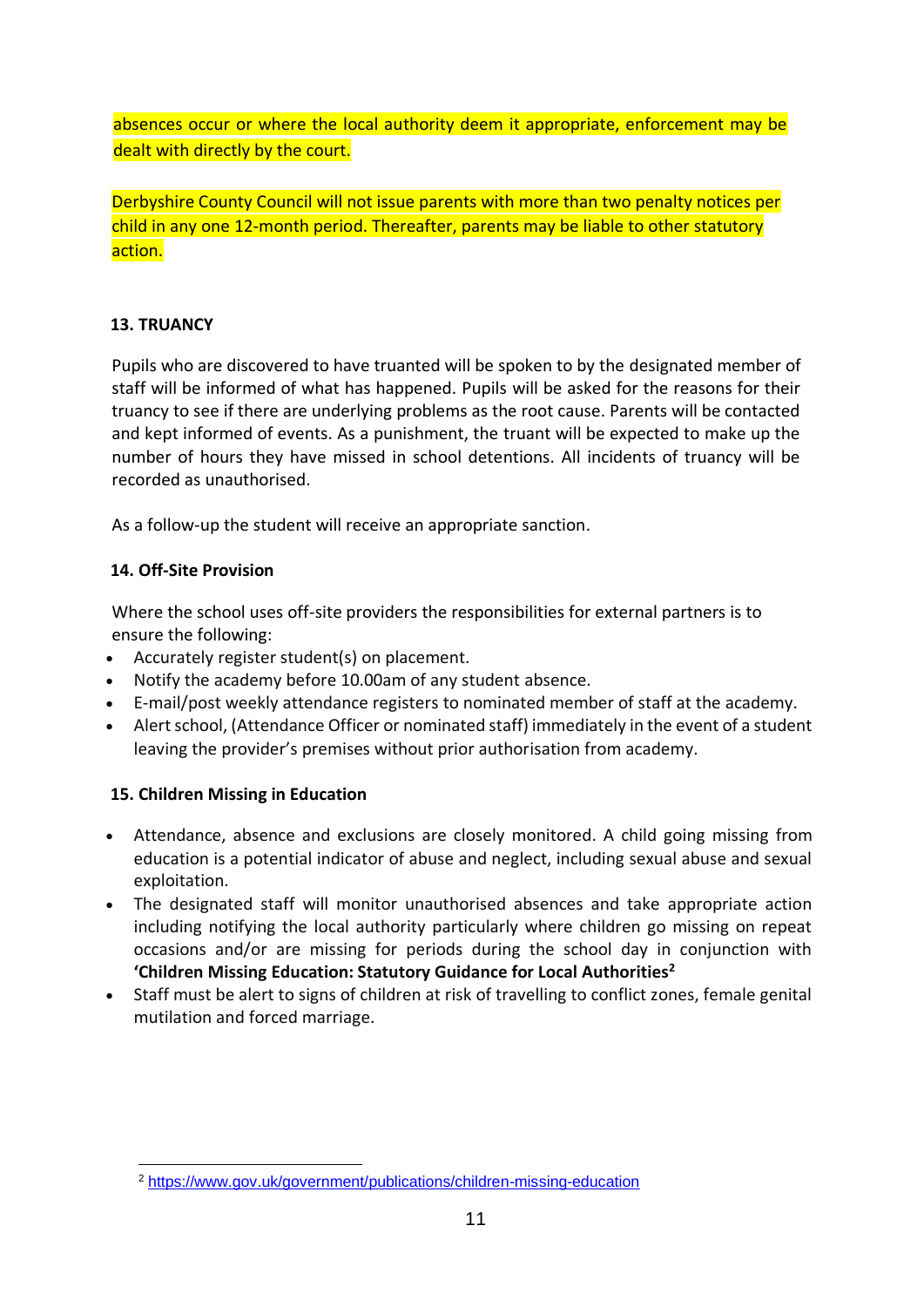#### <span id="page-12-0"></span>**16. Anxiety Related Non-Attendance (ARNA)**

Where a student is believed to be experiencing anxiety, the academy will liaise with parents/carers and make initial assessment by interview and completion of the ARNA Attendance Policy assessment documentation.

If agreed strategies fail to improve school attendance and the wellbeing of the student, further strategies will be considered. The academy will ensure that the school systems adhere to the document *Guidance to Schools: A Graduated Response to School Non-Attendance* (which must be used for SEND/SEMH needs*)*, in order to best support early identification of anxiety related issues.

The academy will ensure that the existing systems around analysing absence are able to identify the different types of unauthorised absence i.e. anxiety related, truanting or parent/carer condoned and appropriate support implemented.

Should a parent/carer have any concerns regarding their child's mental health or wellbeing, they should contact the academy immediately.

If a child has long term absence, the academy endeavours to maintain regular communication with the student and family. School will seek support from professional outside agencies to provide additional help to the student and family.

Please refer to: **Anxious Learners & Anxiety Related Non-Attendance (ARNA): Guidance for Schools<sup>3</sup>**

#### <span id="page-12-1"></span>**17. Agency Liaison**

Research has shown that schools in partnership with the full range of support services have a greater impact on school attendance than when they act alone or when the support services are uncoordinated or disjointed.

There are the many support services we can work with to improve the outcomes for our students

- Faith in Families
- Targeted Support; Family Services.
- Educational Psychologists.
- School health
- Social care

<sup>3</sup> [https://www.google.com/url?sa=t&rct=j&q=&esrc=s&source=web&cd=&ved=2ahUKEwiZoeH44-](https://www.google.com/url?sa=t&rct=j&q=&esrc=s&source=web&cd=&ved=2ahUKEwiZoeH44-X0AhVPUMAKHd5pA28QFnoECBkQAQ&url=https%3A%2F%2Fem-edsupport.org.uk%2FPages%2FDownload%2Fe6a436ee-7794-4623-a074-64453d17728d%2FPageSectionDocuments&usg=AOvVaw14_6VLXmxYogfSQOlVW9C4) [X0AhVPUMAKHd5pA28QFnoECBkQAQ&url=https%3A%2F%2Fem](https://www.google.com/url?sa=t&rct=j&q=&esrc=s&source=web&cd=&ved=2ahUKEwiZoeH44-X0AhVPUMAKHd5pA28QFnoECBkQAQ&url=https%3A%2F%2Fem-edsupport.org.uk%2FPages%2FDownload%2Fe6a436ee-7794-4623-a074-64453d17728d%2FPageSectionDocuments&usg=AOvVaw14_6VLXmxYogfSQOlVW9C4)[edsupport.org.uk%2FPages%2FDownload%2Fe6a436ee-7794-4623-a074-](https://www.google.com/url?sa=t&rct=j&q=&esrc=s&source=web&cd=&ved=2ahUKEwiZoeH44-X0AhVPUMAKHd5pA28QFnoECBkQAQ&url=https%3A%2F%2Fem-edsupport.org.uk%2FPages%2FDownload%2Fe6a436ee-7794-4623-a074-64453d17728d%2FPageSectionDocuments&usg=AOvVaw14_6VLXmxYogfSQOlVW9C4) [64453d17728d%2FPageSectionDocuments&usg=AOvVaw14\\_6VLXmxYogfSQOlVW9C4](https://www.google.com/url?sa=t&rct=j&q=&esrc=s&source=web&cd=&ved=2ahUKEwiZoeH44-X0AhVPUMAKHd5pA28QFnoECBkQAQ&url=https%3A%2F%2Fem-edsupport.org.uk%2FPages%2FDownload%2Fe6a436ee-7794-4623-a074-64453d17728d%2FPageSectionDocuments&usg=AOvVaw14_6VLXmxYogfSQOlVW9C4)

<https://www.em-edsupport.org.uk/Event/73352>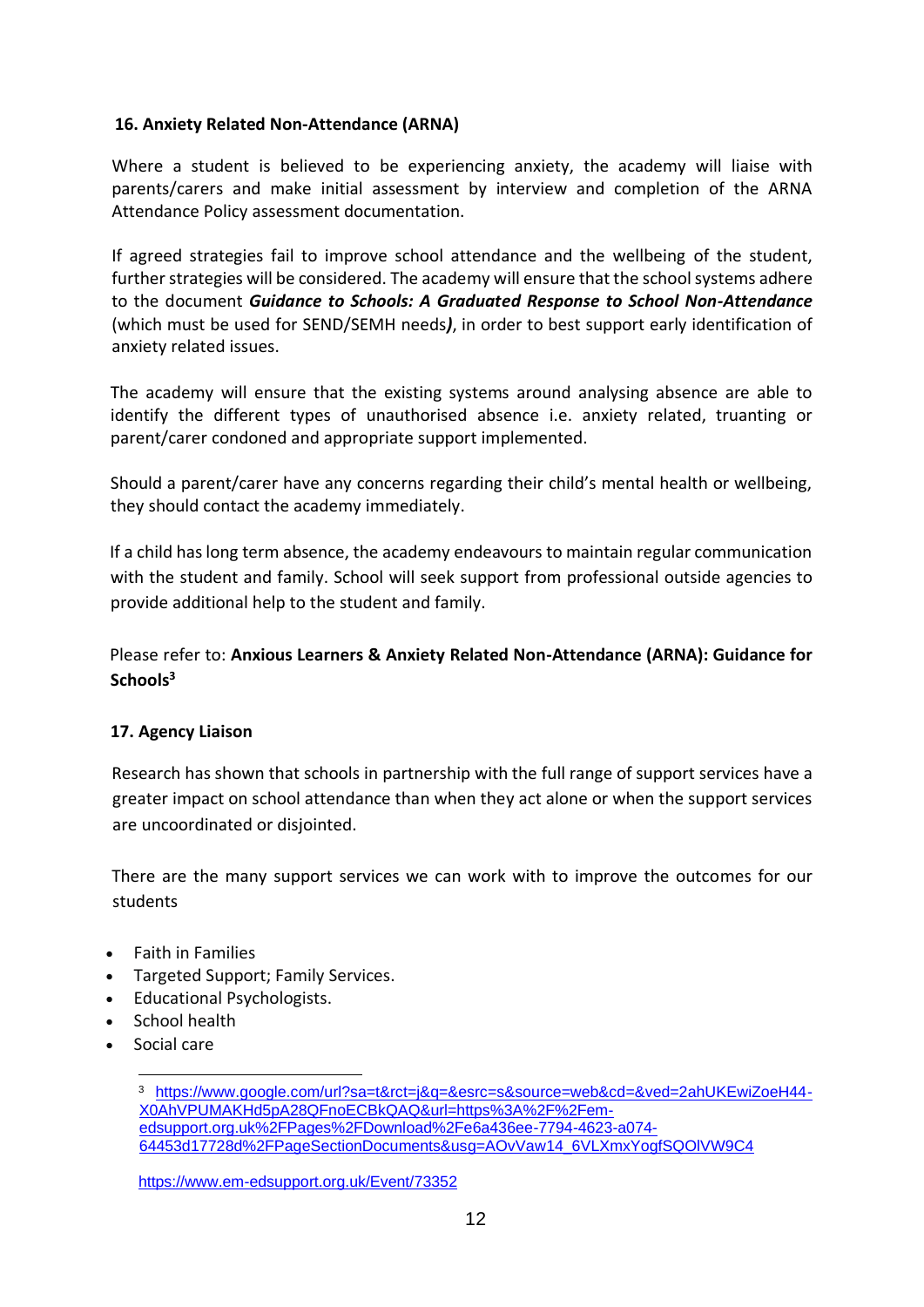- Youth Offending Team
- Police
- CAMHS
- Missing in Education Teams
- Admissions Teams

#### <span id="page-13-0"></span>**18. Data Protection Act**

The Data Protection Act places obligations on all agencies that process, store and share information on any individual. It is important to have full regard to the requirements of the Act. Each school has a Data Protection Notification which details the circumstances under which data is managed. Nothing in the legislation prevents a school sharing information with the police or social services where it is believed that a child or young person under the age of 18 is at risk of harm or is in need of safeguarding.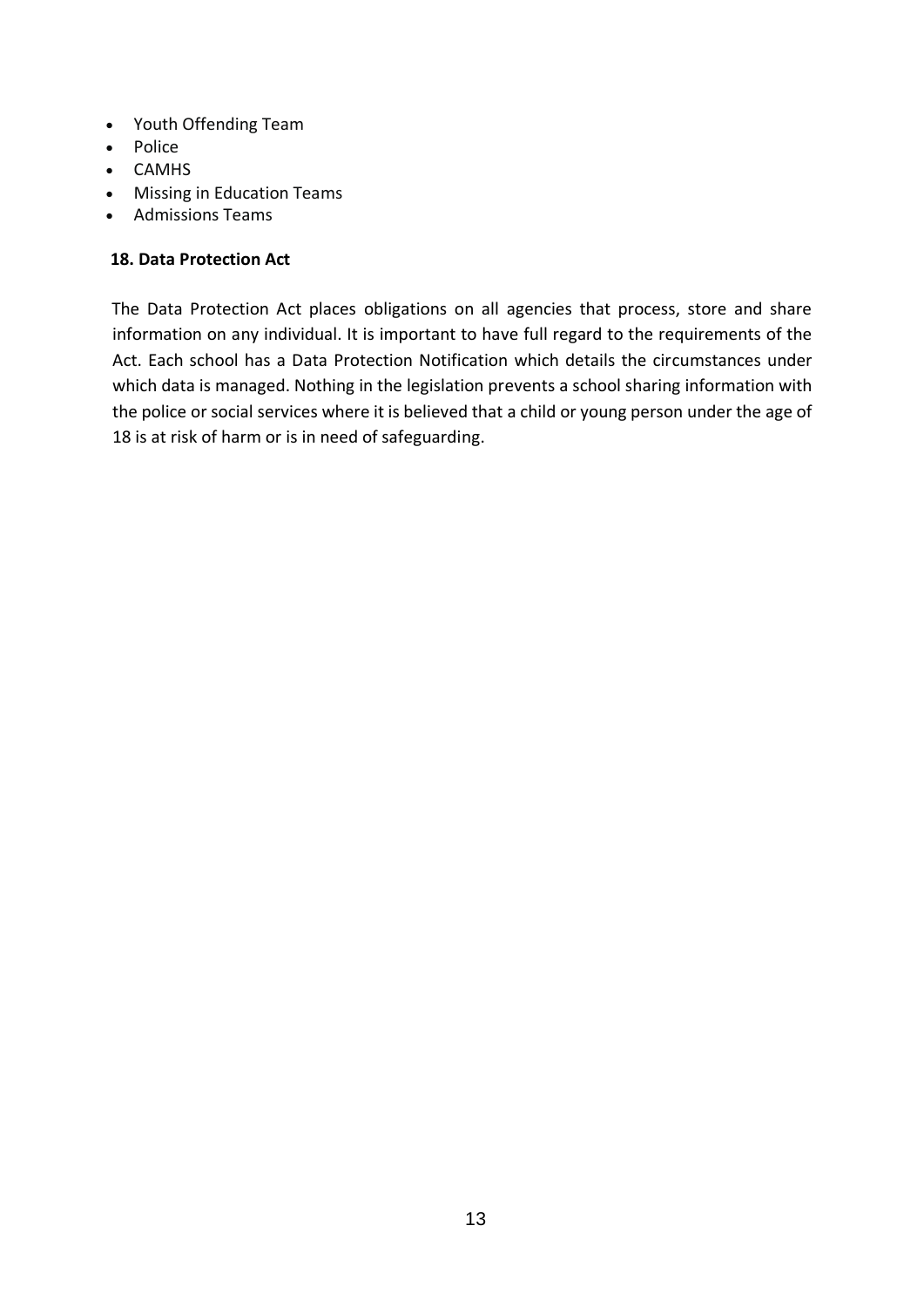## <span id="page-14-0"></span>**Appendix A: Our Lady of Lourdes CMAT Schools and Designated Local Authority.**

| <b>Nottingham City Council Schools:</b> | <b>Nottinghamshire County Council</b> | <b>Derbyshire County Council:</b> |
|-----------------------------------------|---------------------------------------|-----------------------------------|
|                                         | Schools:                              |                                   |
| The Trinity School                      | The Becket School West Bridgford      | St Joseph's Shirebrook.           |
| St Marys Hyson Green                    | Catholic<br>Edmund<br>Campion<br>St   |                                   |
| Our Lady of Perpetual Succour           | Primary                               |                                   |
| St Teresa's Aspley                      | Christ the King Arnold                |                                   |
| <b>St Augustines St Anns</b>            | The Good Shepherd Arnold              |                                   |
| Blessed Robert Widmerpool Clifton,      | St Margaret Clitherow Bestwood        |                                   |
| Our Lady & St Edward St Anns            | Sacred Heart Carlton                  |                                   |
| St Patrick's Catholic Primary and       | <b>Holy Cross Hucknall</b>            |                                   |
| Nursery School Wilford:                 | All Saints Mansfield                  |                                   |
|                                         | St Philip Neri Mansfield              |                                   |
|                                         | <b>St Patricks Mansfield</b>          |                                   |
|                                         | St Joseph's Ollerton                  |                                   |
|                                         | <b>Holy Trinity Newark</b>            |                                   |
|                                         |                                       |                                   |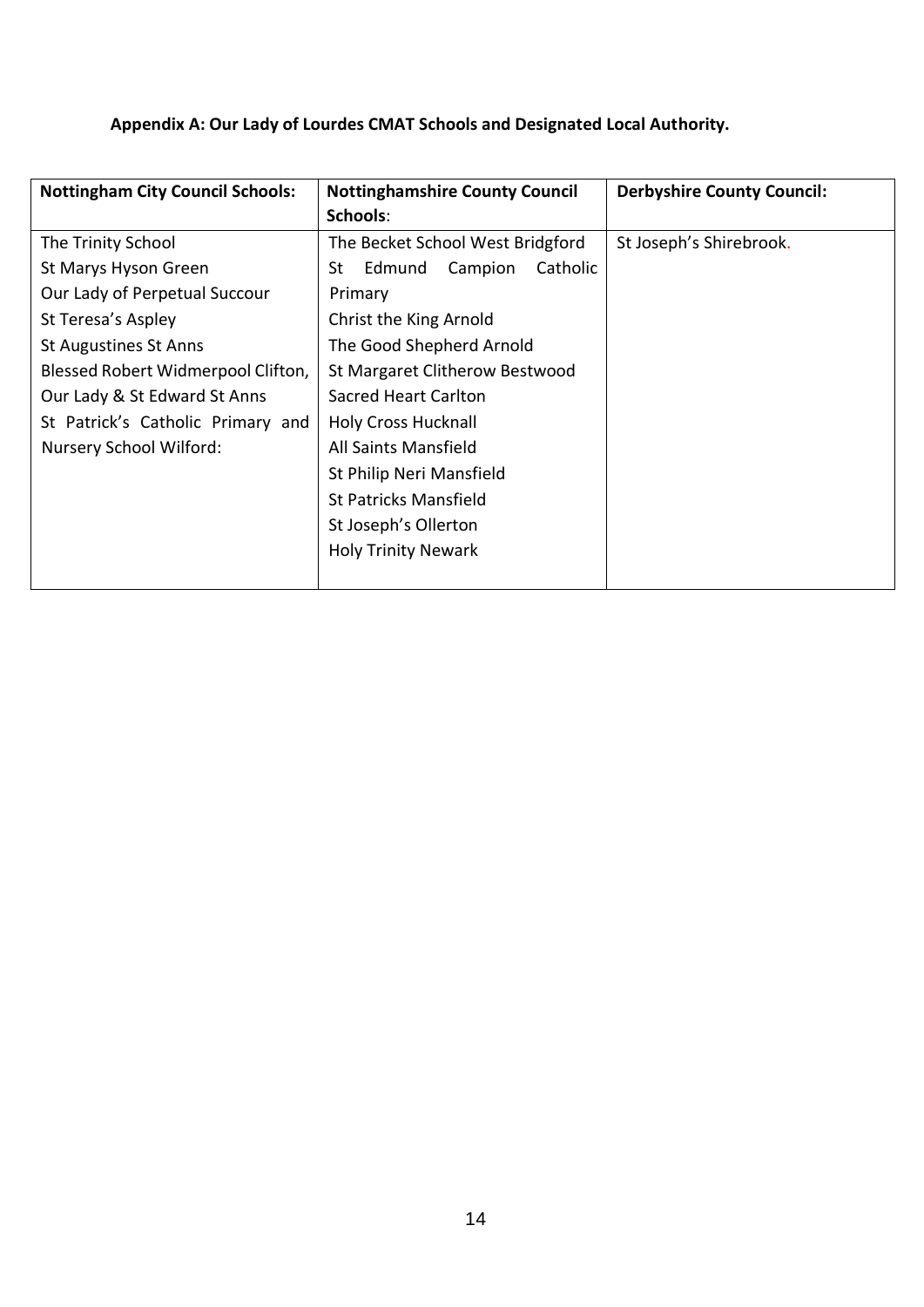## <span id="page-15-0"></span>**Appendix B: The following codes are taken from the DfE's guidance on school attendance.**

| Code        | <b>Definition</b>             | <b>Scenario</b>                                                                    |
|-------------|-------------------------------|------------------------------------------------------------------------------------|
| $\prime$    | Present (am)                  | Pupil is present at morning registration                                           |
|             | Present (pm)                  | Pupil is present at afternoon registration                                         |
| L           | Late arrival                  | Pupil arrives late before register has closed                                      |
| B           | Off-site educational activity | Pupil is at a supervised off-site educational activity<br>approved by the school   |
| D           | Dual registered               | Pupil is attending a session at another setting where they<br>are also registered  |
| J           | Interview                     | Pupil has an interview with a prospective<br>employer/educational establishment    |
| P           | Sporting activity             | Pupil is participating in a supervised sporting activity<br>approved by the school |
| $\mathbf v$ | Educational trip or visit     | Pupil is on an educational visit/trip organised, or approved,<br>by the school     |
| W           | Work experience               | Pupil is on a work experience placement                                            |

| Code                      | <b>Definition</b>           | <b>Scenario</b>                                                               |
|---------------------------|-----------------------------|-------------------------------------------------------------------------------|
| <b>Authorised absence</b> |                             |                                                                               |
| C                         | Authorised leave of absence | Pupil has been granted a leave of absence due to<br>exceptional circumstances |
| E                         | Excluded                    | Pupil has been excluded but no alternative provision has<br>been made         |
| н                         | Authorised holiday          | Pupil has been allowed to go on holiday due to<br>exceptional circumstances   |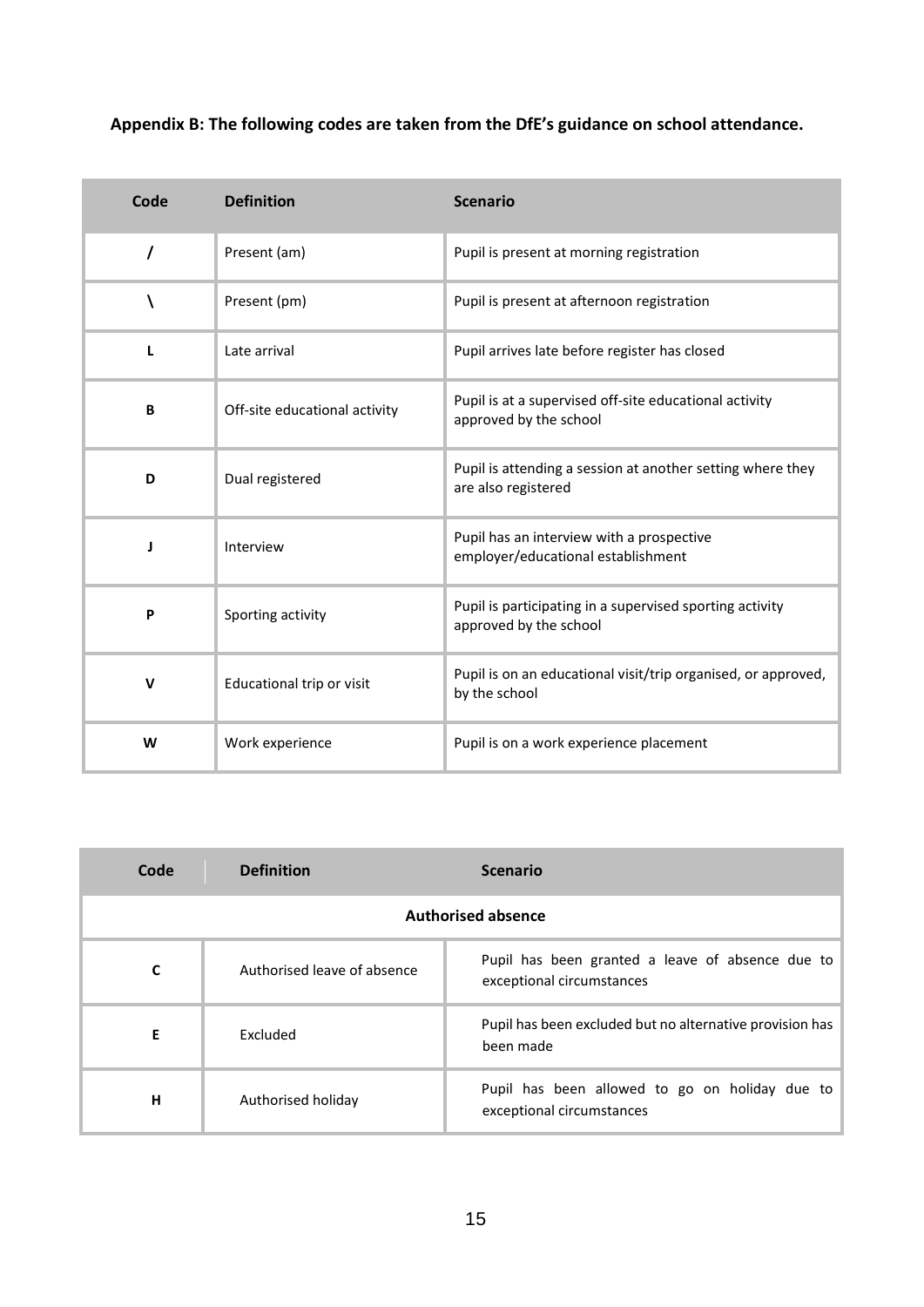|                             | Illness                              | School has been notified that a pupil will be absent due<br>to illness                                                                                                                                     |
|-----------------------------|--------------------------------------|------------------------------------------------------------------------------------------------------------------------------------------------------------------------------------------------------------|
| M                           | Medical/dental appointment           | Pupil is at a medical or dental appointment                                                                                                                                                                |
| $\mathbf R$                 | Religious observance                 | Pupil is taking part in a day of religious observance                                                                                                                                                      |
| S                           | Study leave                          | Year 11 pupil is on study leave during their<br>public<br>examinations                                                                                                                                     |
| т                           | Gypsy, Roma and Traveller<br>absence | Pupil from a Traveller community is travelling, as agreed<br>with the school                                                                                                                               |
| <b>Unauthorised absence</b> |                                      |                                                                                                                                                                                                            |
| G                           | Unauthorised holiday                 | Pupil is on a holiday that was not approved by the school                                                                                                                                                  |
| N                           | Reason not provided                  | Pupil is absent for an unknown reason (this code should<br>be amended when the reason emerges, or replaced with<br>code O if no reason for absence has been provided after<br>a reasonable amount of time) |
| $\Omega$                    | Unauthorised absence                 | School is not satisfied with reason for pupil's absence                                                                                                                                                    |
| U                           | Arrival after registration           | Pupil arrived at school after the register closed                                                                                                                                                          |

| Code | <b>Definition</b>                                    | <b>Scenario</b>                                                                                                              |
|------|------------------------------------------------------|------------------------------------------------------------------------------------------------------------------------------|
| X    | Not required to be in school                         | Pupil of non-compulsory school age is not required to<br>attend                                                              |
| Υ    | Unable to attend due to<br>exceptional circumstances | School site is closed, there is disruption to travel as a<br>result of a local/national emergency, or pupil is in<br>custody |
| Z    | admission<br>Pupil<br>not<br>on<br>register          | Register set up but pupil has not yet joined the school                                                                      |
| #    | Planned school closure                               | Whole or partial school closure due to half-term/bank<br>holiday/INSET day                                                   |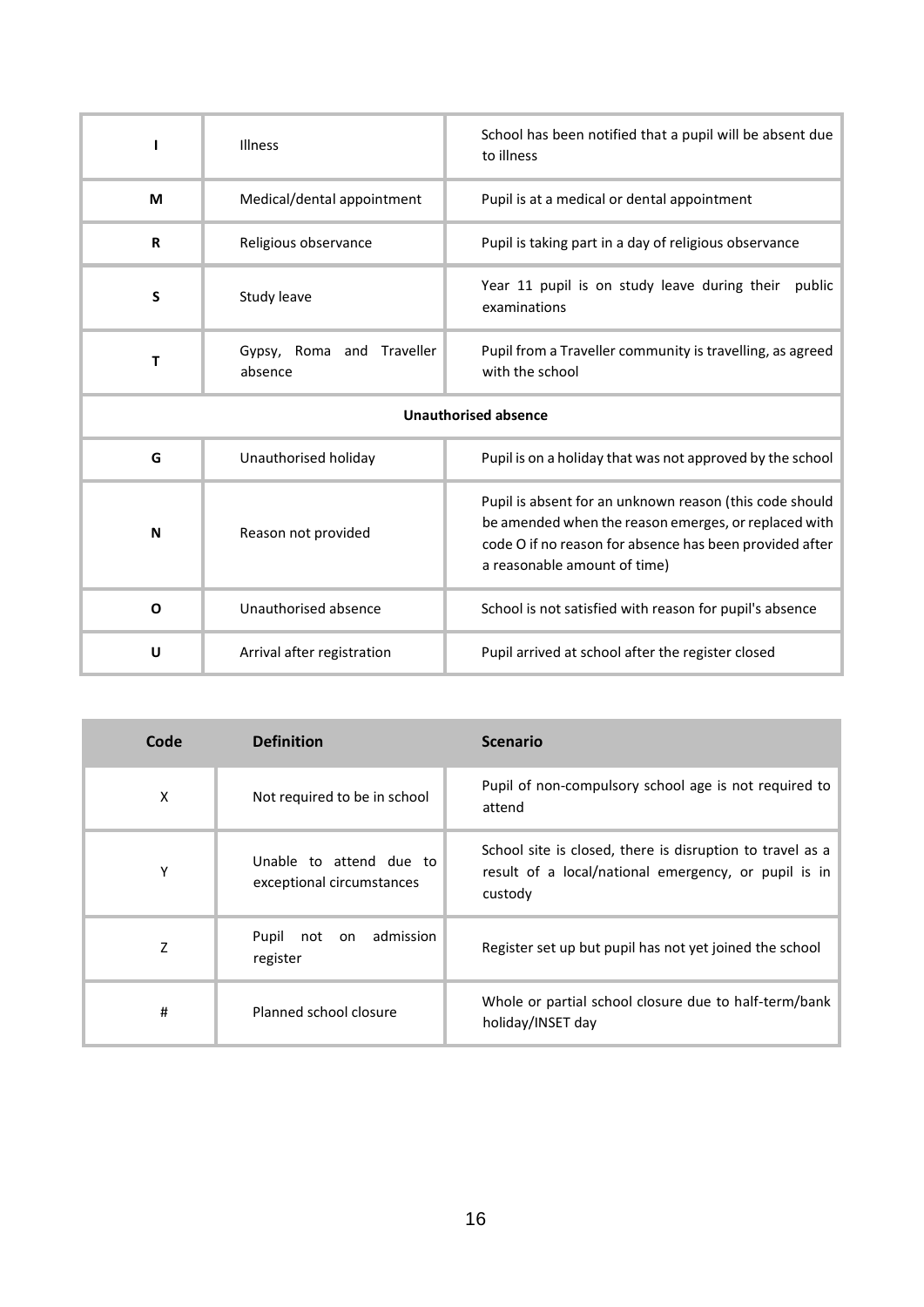#### <span id="page-17-0"></span>**Appendix C: Optional information for school newsletter or leaflet.**

Dear Parents and carers,

The schools of the Multi Academy Trust are committed to working together with parents and carers to ensure the highest possible attendance, which will in turn support the progress of our children.

It is important for parents to remember that the occasional or few days off due to illness, holidays or family events can mount up and lead to children's attendance levels falling. This can have a negative impact on their progress in school and affect their wellbeing.

With this in mind, you can support the school, and your child, to achieve attendance targets by:

- Making sure your child attends school regularly and on time.
- Contacting school on the first day of any absence on 0115 9152961
- Informing school of any problems that may impact on your child's attendance, punctuality and learning
- Arrange routine medical appointments outside of school time. If this is not possible, please bring your child in prior to their appointment and ensure they return to school afterwards.
- Ensuring children are ready for school by having good morning and bedtime routines.
- Consider whether it is appropriate to bring your child into school in the morning if they feel a little under the weather. The school office will contact you if we feel they need to go home.
- Ensure that you do not book holidays in term time. **Please note**: In line with government regulations we are advised not to authorise holidays taken in term time.
- If you feel your child is too ill to come to school, please try to provide medical evidence. This can be prescription medication, an appointment card or a prescription.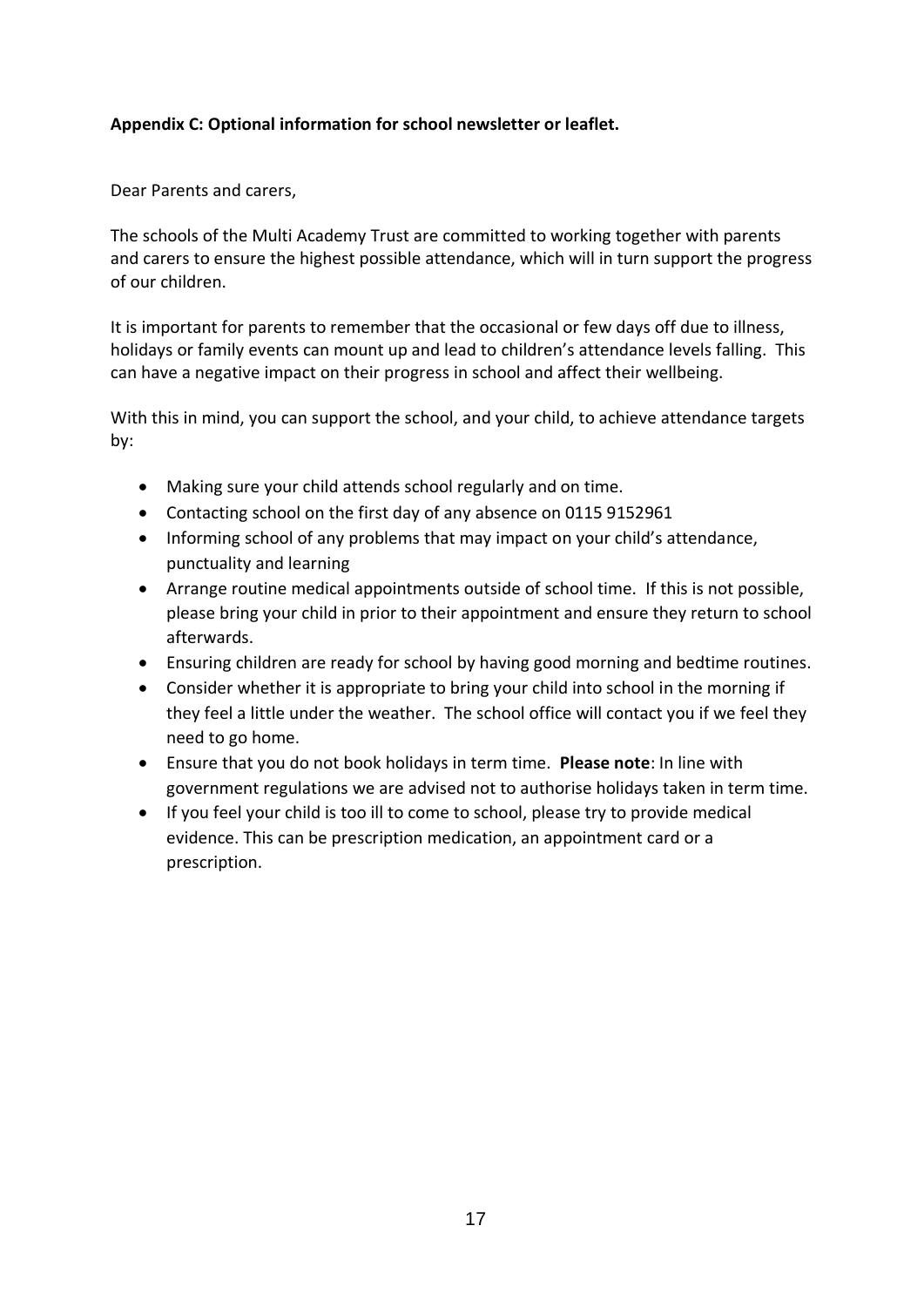**Below is a table of how school absence could affect your pupil's ability to access the curriculum.**

| <b>Above</b><br>97% | Above 97%. Less than 6 days' absence a year: Excellent attendance! Pupils with this<br>attendance should have access to the majority of the taught curriculum.                                                 |
|---------------------|----------------------------------------------------------------------------------------------------------------------------------------------------------------------------------------------------------------|
| 95%<br>and<br>below | 95%. Less than 10 days' absence in a year: Attendance needs to improve! Pupils with this<br>attendance are likely to access the majority curriculum but will miss out on important<br>educational experiences. |
| 90%                 | 90%. 19 days' absence over the year: Pupils with this attendance are missing 1 month<br>of school per year and will miss key curriculum areas; it will be difficult for them to<br>achieve their best.         |
| 85%                 | 85%. 29 days' absence in a year: These pupils are missing 6 weeks of school per year,<br>it will be very difficult for them to access the curriculum and achieve their best.                                   |
| 80%<br>or<br>below  | 80%. Pupils with this attendance are missing the equivalent of 1 day for every week of<br>school. It will be almost impossible to access all of the curriculum.                                                |

We all look forward to working with you to ensure the best possible education for your children.

Your sincerely,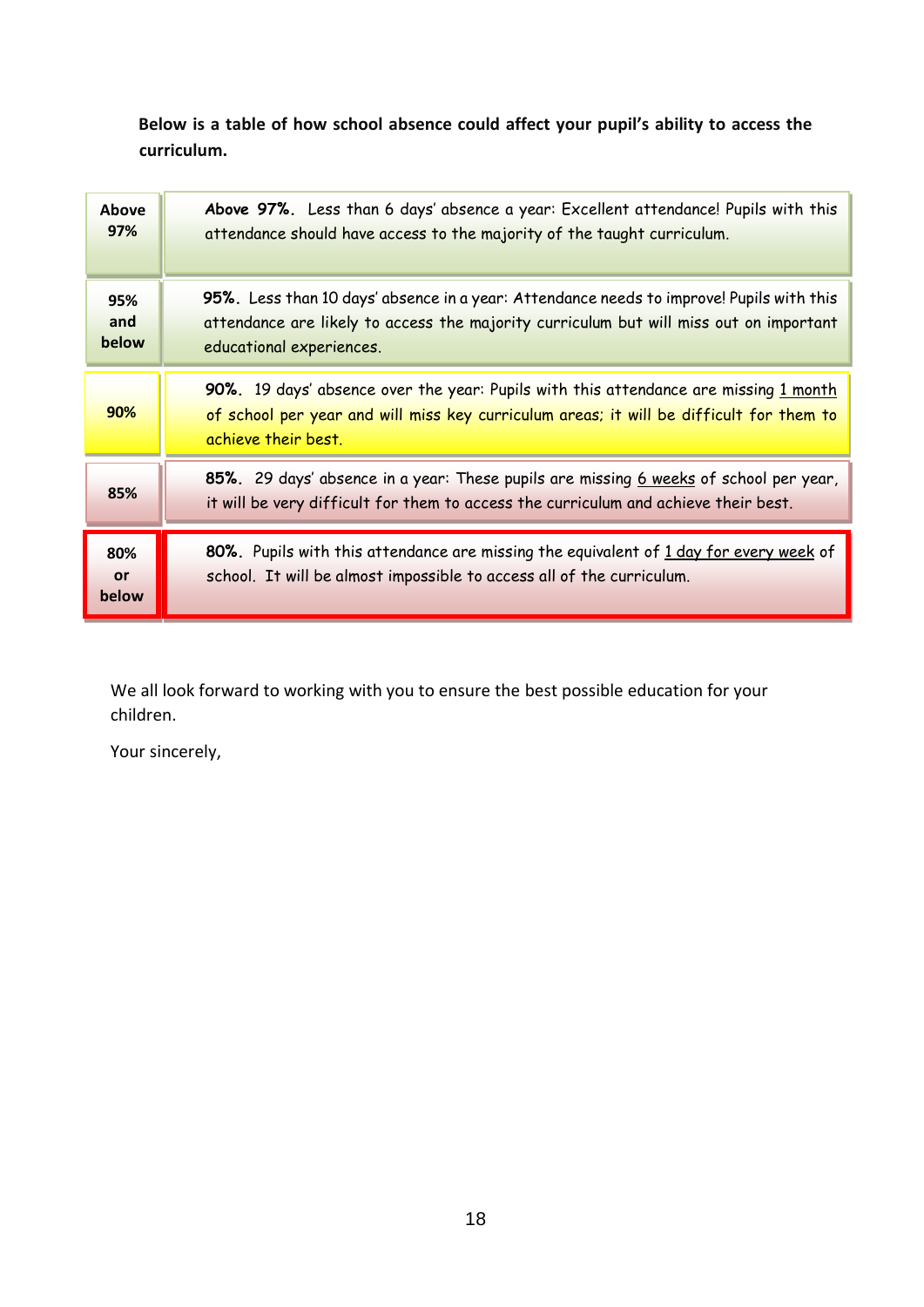#### <span id="page-19-0"></span>**Appendix D: Nursery to Reception Letter**

Dear parent/carer,

#### **Child's name and attendance figure**

It has come to my attention that your child will be joining us full time in September. In reception, teachers work hard to embed positive attitudes towards school and learning. In addition to setting the expectations for children's behaviour and building a sound understanding of key concepts such as reading and numbers.

Attending school regularly is important for your child's future. You, as a parent or carer are responsible for making sure your child receives a full-time education. If your child does not attend school on a regular basis, you could get fined or prosecuted.

You can help prevent your child missing school by:

- having a routine from an early age and sticking to it
- making sure your child understands the importance of good attendance and punctuality
- making sure they understand the possible implications for themselves and you as a parent if they don't attend
- taking an interest in their education ask about schoolwork and encourage them to get involved in school activities
- discussing any problems they may have at school and letting their teacher or Headteacher know about anything that is causing concern
- not letting them take time off school for minor ailments or holidays during term time.

Please see your child's attendance (above) and note that this level of attendance is unacceptable in Reception. If you require any support, it is available. Please come and see us if you have any attendance concerns. Contact reception if you would like to speak with me.

Yours Sincerely,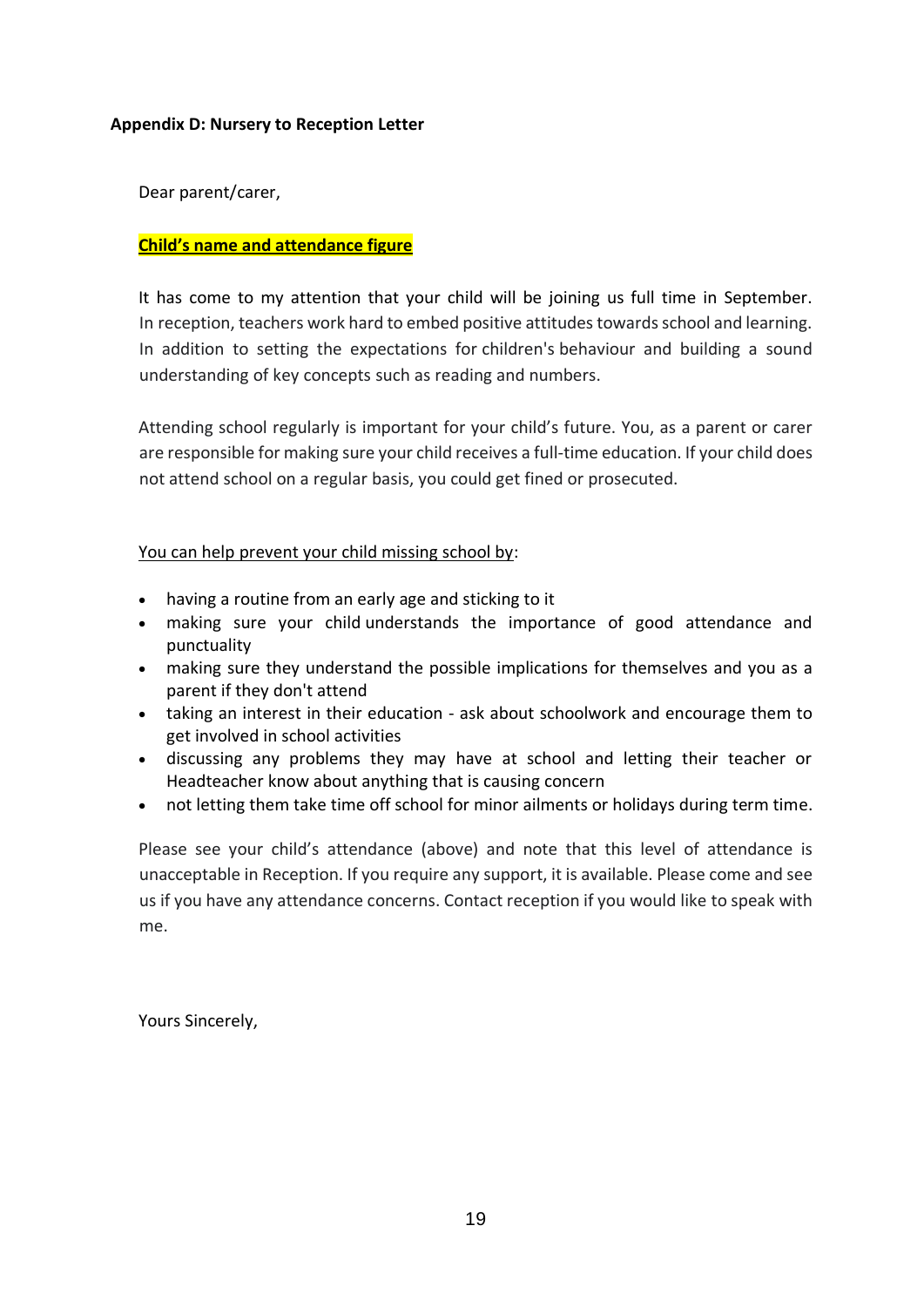#### <span id="page-20-0"></span>**Appendix E: 90% and under attendance letter.**

Dear Parent/Carer,

I have been analysing (name of school) Voluntary Catholic Academy's attendance data. It has come to my attention that your child has now hit the target percentage attendance of (insert %) and is now classed as a persistent absentee.

Although we are in uncertain times due to Covid-19, the government guidelines state that all pupils must attend school. DFE guidance Dec 2021:

*"School attendance remains mandatory and all the usual rules continue to apply. Enabling children and young people to attend their education setting regularly continues to be a national priority."* 

- *parents' duty to ensure that their child of compulsory school age attends regularly at the school where the child is a registered pupil*
- *schools' responsibilities to record attendance and follow up absence*
- *the ability to issue sanctions, including fixed penalty notices, in line with local authorities' codes of conduct "*

Please look at your child's individual registration certificate (see attached) and note the number of absences. Home visits will now be undertaken for each absence.

Our children have already missed such an incredible amount of important learning time, it is crucial that your child attends school regularly and on time.

I will now be requiring medical evidence for your child's further absences. This can include:

- Screenshots of text messages from GPs for appointments
- Photographs of prescriptions
- Appointment Card/letters

#### *We do not require doctor's notes.*

I urge you to put some importance on this matter and I am happy to discuss or meet with any family that may need that additional help to overcome those barriers to learning.

I look forward to working with you and improving your child's school attendance.

Yours Sincerely,